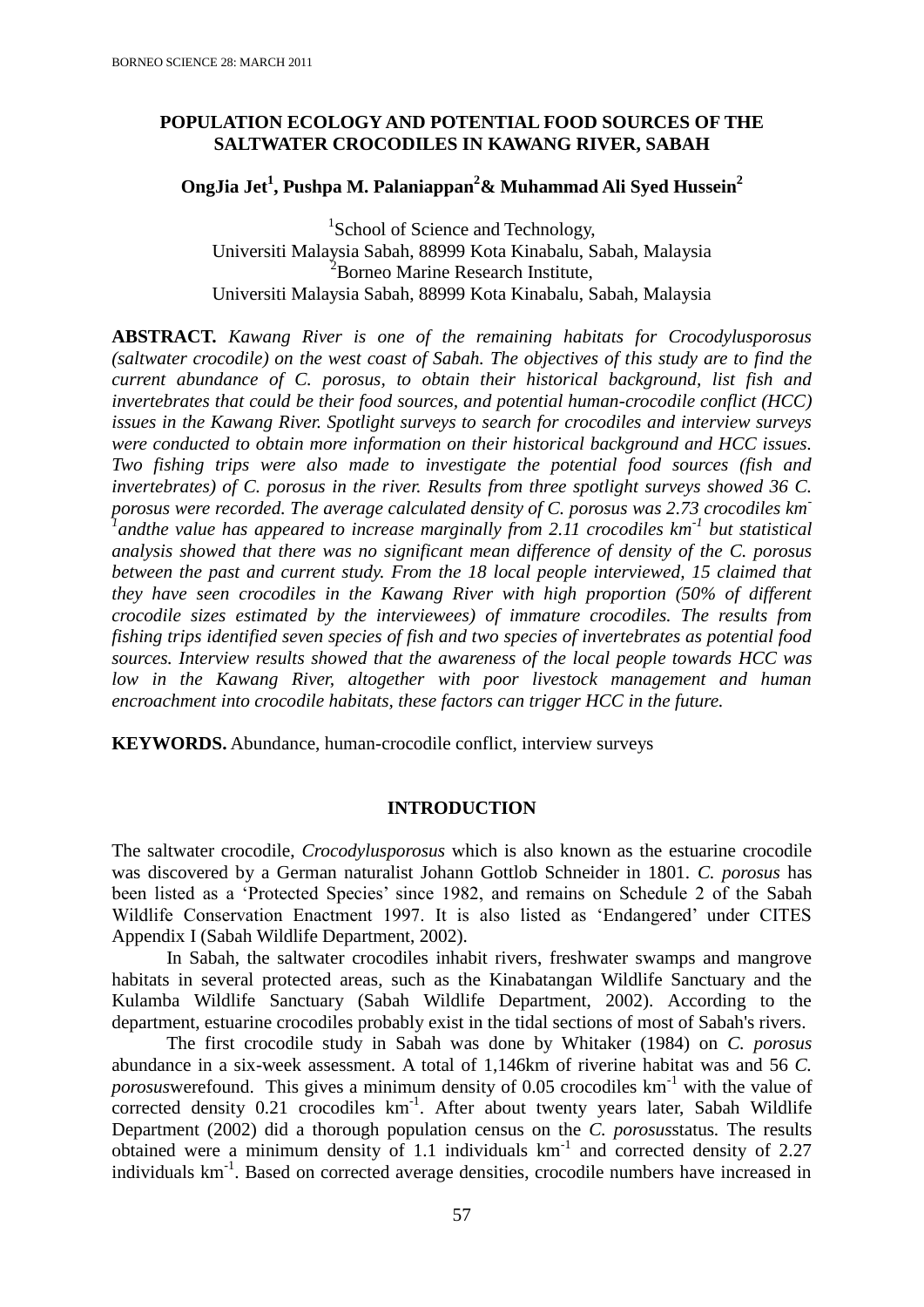some rivers by about ten-fold during the last twenty years.

Norazmi (2008) conducted the only crocodile survey in the Kawang River. The result showed that an average density of 2.4 crocodiles  $km<sup>-1</sup>$  and corrected density of 4.52 crocodiles km-1 in the 5 kilometers of the Kawang River main channel surveyed. The aims of this study are to find the current abundance of *C. porosus* in the Kawang River and to obtain the historical background of *C. porosus*.

This study also represents a first attempt to obtain a list of abundant species of fish and invertebrates that could be essential food items for *C. porosus* in the river and to identify potential HCC issues that are happening in the Kawang River.

### **MATERIALS AND METHODS**

### **Study Area**

Kawang River is located on the West Coast of Sabah, between latitude 5° 46' N to 5° 48' N and longitude 116 $\degree$  00 $\degree$  E to 116 $\degree$  01 $\degree$  E, with an approximation of 30km from the Kota Kinabalu City. The location of Kawang River is shown on the Figure 1. The majority areas of the river are dominated by mangrove vegetation, *Rizhoporaapiculata* and in the upper stream co-dominated with *Nypafruticans*.



**Figure 1.The map of the Kawang River on the West Coast of Sabah.**

#### **Data Collection**

Spotlight surveys were used to estimate the abundance of the *C. porosus* in the Kawang River. It was conducted once every two monthsfrom October 2010 until February 2011.Each survey covered a distance of 4.4 kilometers of the main channel ofKawang River.

Spotlight surveys are crocodile surveys which use a powerful spotlight to count crocodile numbers from boat and have their sizes estimated by approaching the animals to within 6 m (Messel&Vorlicek, 1989). Surveys were conducted during ebb tide as more crocodiles are visible with an increase in the amount of exposed mud bank (Bayliss, 1987). When a light source was shined at a crocodile under low light conditions, the eye shine was distinctive red or white colour (depending on the angle and intensity of the light), due to the reflection of the light off the retinal tapetum and it could be seen from beyond a hundred metres away under ideal conditions (Department of Environment and Resource Management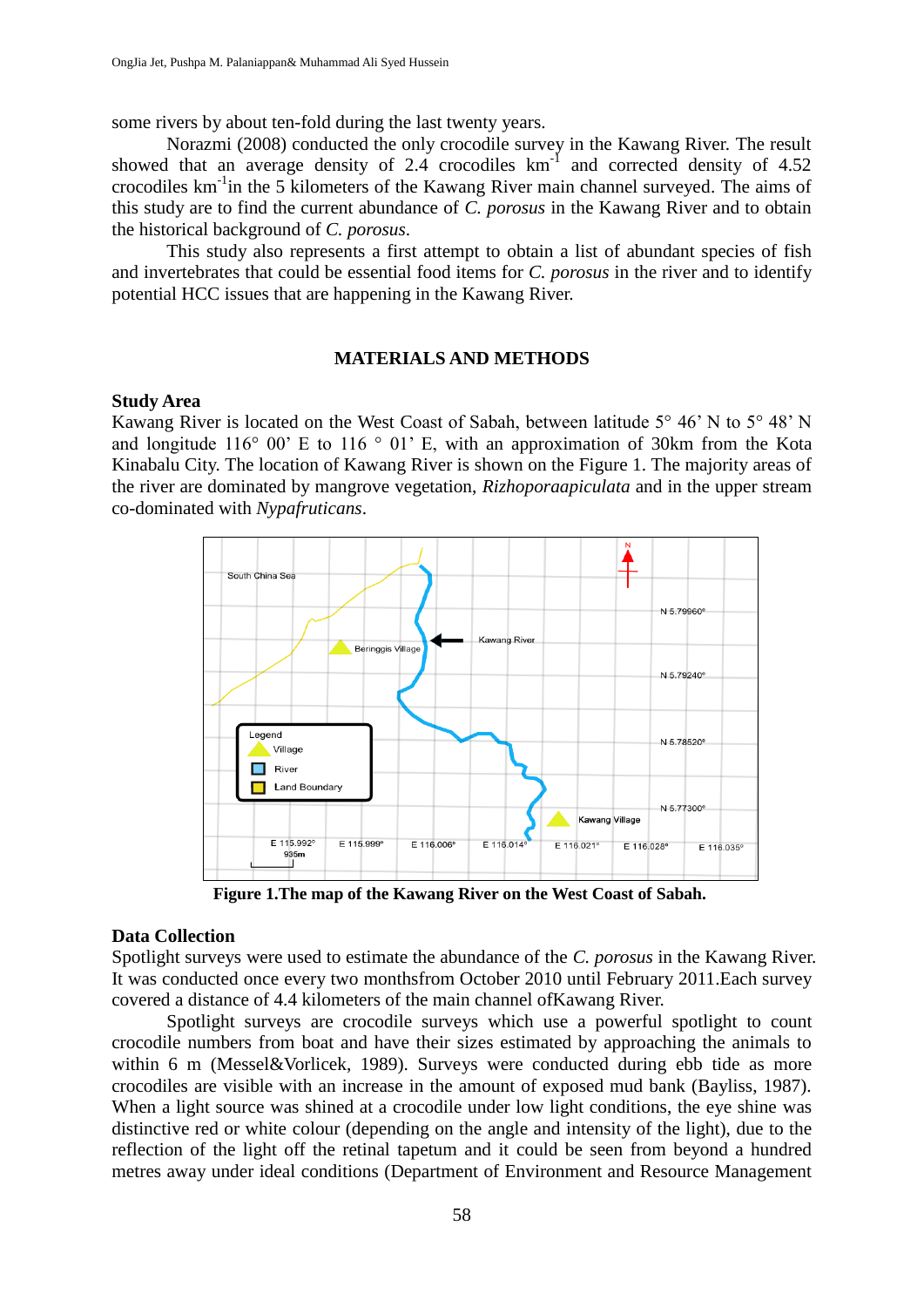of the state Queensland, 2011). Once an individual crocodile was sighted and with its size estimated, it was assigned into standard size class following standard classification of saltwater crocodile using the Bayliss's method (1987).

Global Positioning System (GPS) device with mapping software was used to record all routes and locations. The position of crocodiles in the waterways and along riverbanks was recorded using a GPS once crocodileswere sighted.

A list of questions was asked in the interview surveys to obtain the historical background of the *C. porosus* and to assess into the HCC issues in the Kawang River. Target group of the interview surveys were those local people who live near the river.

In order to assess the potential food sources of *C. porosus* in the Kawang River. Two fishing trips were conducted. Gill nets, trammel nets and a cast net were used in this study.

### **Data Analysis**

During spotlight surveys, crocodile individuals were classified into standard size class adapted from Bayliss (1987) where 7 classes of crocodiles were introduced (see Table 1).

| Class         | Size (Total body length, m) |
|---------------|-----------------------------|
| Hatchling     | < 0.5                       |
|               | $0.5 \leq 1.0$              |
| $\mathcal{D}$ | $>1.0$ <1.5                 |
| 3             | $>1.5 \le 2.0$              |
|               | $>2.0$ < 3.0                |
| 5             | >3.0                        |
|               | EO (Eyes only)              |

**Table 1. The classification of saltwater crocodiles adapted from Baylis (1987).**

'Class 6' implies that only the eye shines of the crocodileswere able to be detected but the body size was unable to be estimated.

The density of the crocodiles sighted was estimated by using the following equation adapted by Bayliss (1987) as follow:

Density = Total number of crocodiles sighted / Total distance of survey length (km)

Correction factors adapted from Bayliss (1987) were introduced to correct the relative density to absolute density for better estimation of the total crocodile population size. The corrected population density was estimated by using the following equation:

Corrected population density =  $\sum$  (Number of individual per class x Correction factor per class) Total distance of survey area (km)

The following table gives the correction factor adapted from Bayliss (1987).

| of saltwater crocodiles (Baylis, 1987). |                                                  |      |  |  |  |  |
|-----------------------------------------|--------------------------------------------------|------|--|--|--|--|
| Class                                   | Size (Total body length, m)<br>Correction factor |      |  |  |  |  |
| Hatchling                               | < 0.5                                            | 1.44 |  |  |  |  |
|                                         | $0.5 \leq 1.0$                                   | 1.34 |  |  |  |  |
| 2                                       | $>1.0 \le 1.5$                                   | 1.30 |  |  |  |  |
| 3                                       | $>1.5 \le 2.0$                                   | 1.34 |  |  |  |  |
| 4                                       | >2.0 < 3.0                                       | 1.78 |  |  |  |  |
| 5                                       | >3.0                                             | 3.08 |  |  |  |  |
| 6                                       | EO (Eyes Only)                                   | 6.54 |  |  |  |  |

**Table 2.The correction factor according to different classes of saltwater crocodiles (Baylis, 1987).**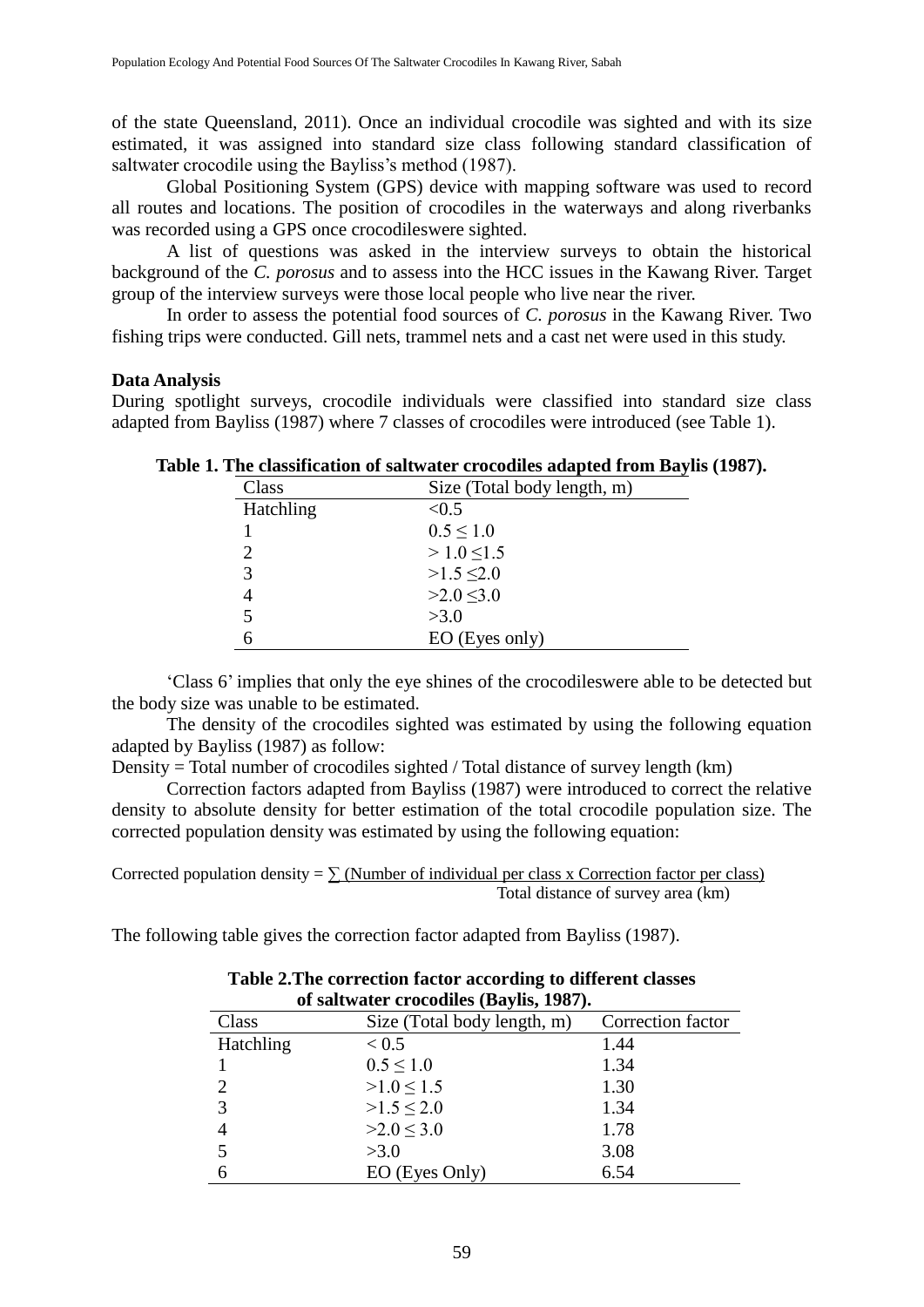| Group             | Sighting per unit effort |
|-------------------|--------------------------|
| Dominant          | >20                      |
| Abundant          | $11 \geq 20$             |
| Frequent          | $5 \geq 10$              |
| <b>Occasional</b> | $3 \geq 4$               |
| Rare              | 1 > 2                    |
| Absent            |                          |

#### **Table 3.The DAFOR scale table.**

All specimens caught from the fishing trips to catch the potential food sources of the *C. porosus* in the Kawang River were kept into separate plastic bags and identified at the labarotary.

### **RESULTS AND DISCUSSIONS**

### **Spotlight Surveys**

A total of three spotlight surveys were carried out and 36*C. porosus* of different size classes were recorded. The results from all the spotlight surveys were summarized in Table 3.

| Spot-<br>light<br>survey | Date      | Distance covered<br>(km) |                | Number of crocodiles according to<br>different size classes |                             | Number<br>of<br>individu<br>als |                |    |
|--------------------------|-----------|--------------------------|----------------|-------------------------------------------------------------|-----------------------------|---------------------------------|----------------|----|
|                          |           |                          | Hatchling      |                                                             | $\overline{2}$              | 3                               | 6              |    |
|                          | 23 Octo-  | 4.4                      | $\overline{2}$ | 4                                                           |                             |                                 | $\overline{2}$ | 8  |
|                          | ber 2010  |                          |                |                                                             |                             |                                 |                |    |
| 2                        | 4 Decem-  | 4.4                      | 3              | 3                                                           |                             |                                 | $\overline{a}$ | 8  |
|                          | ber 2010  |                          |                |                                                             |                             |                                 |                |    |
| 3                        | 26 Febru- | 4.4                      | 10             | 3                                                           | $\mathcal{D}_{\mathcal{L}}$ | $\overline{\phantom{a}}$        | 5              | 20 |
|                          | ary 2011  |                          |                |                                                             |                             |                                 |                |    |
|                          |           | Total                    | 15             | 10                                                          | 3                           |                                 | 7              | 36 |

### **Table 3.Summary of spotlight surveys done.**

### **The Densities and Corrected Densities of the** *C. porosus* **in the Kawang River**

A total of 36*C.porosus* were sighted from the three spotlight surveys thus giving density values ranging from 1.82 to 4.55 and an average density of  $2.73 \pm 1.58$  crocodiles km<sup>-1</sup> in the 4.4 kilometers of river water surveyed.

Results fromNorazmi (2008) study showedan average densityof 2.40 crocodiles km-<sup>1</sup>in the 5 kilometers of river water he surveyed. If this figure is standardized into the 4.4 kilometers of survey length in the main channel of the Kawang River that is slightly different to present study, the average density was only 2.11 crocodiles  $km<sup>-1</sup>$ . There was no significant mean difference of densities of the *C. porosus* between the past study (Norazmi, 2008) and current study ( $\alpha \leq 0.05$ , one sample t-test) although the average crocodile density has appeared to be increased marginally from 2.11 crocodiles  $km^{-1}$  to 2.73 crocodiles  $km^{-1}$ .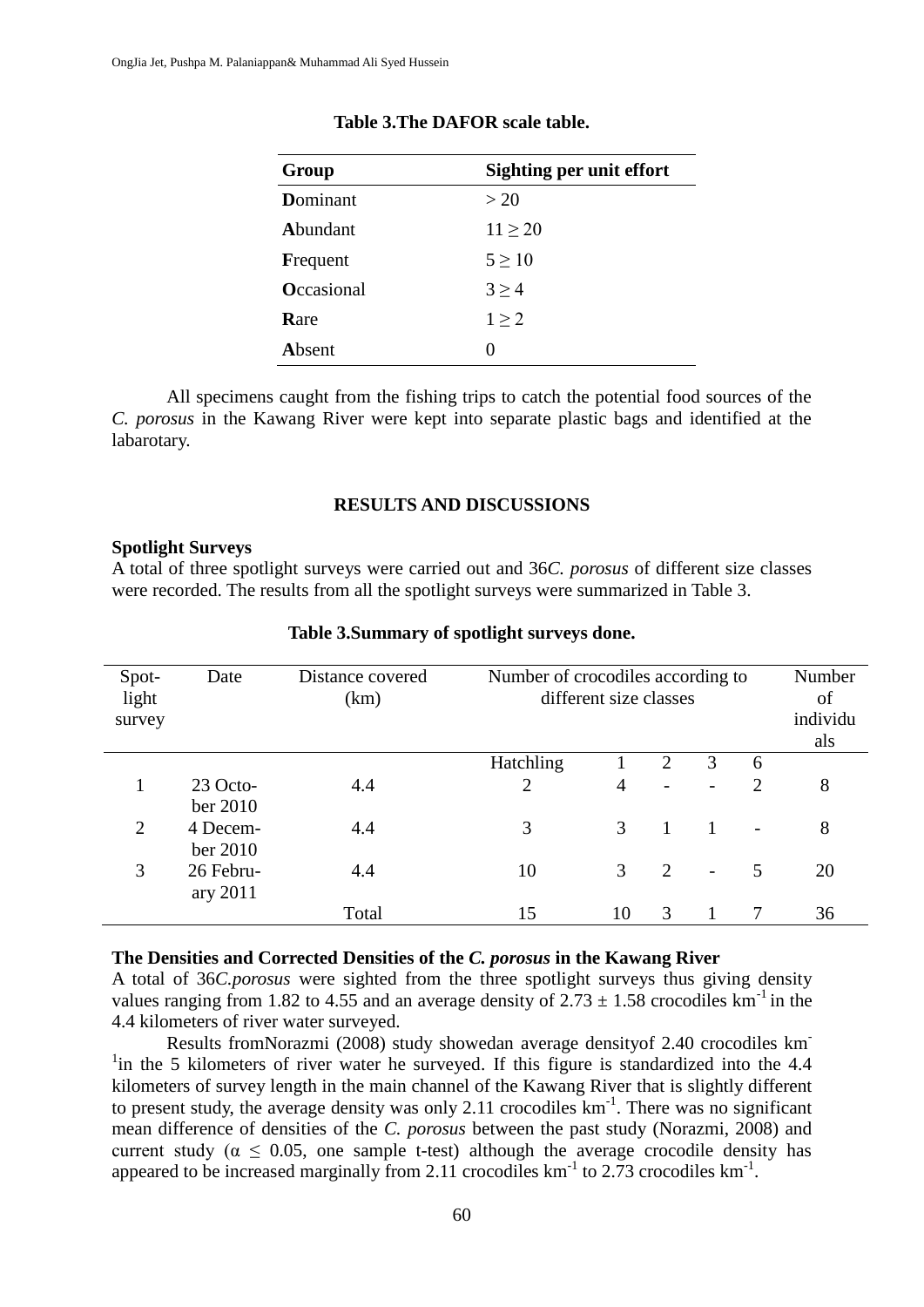From the 36 *C. porosus* sighted, a high proportion of the sightings were categorized as 'Hatchling' (15 animals or 41.67%). The 21 non-hatchling *C. porosus* recorded, 13 crocodiles  $(36.1\%)$  were estimated to be 0.5 m to 1.0 m in length, 3 crocodiles  $(8.3\%)$  were 1.0 m to 1.5 m in length and 1 crocodile (2.7%) was 1.5 m to 2.0 m. There was no recorded observation of *C. porosus* greater than 2.0 m.Seven crocodiles (19.4%) were also categorized as 'Class 6' as their sizes could not be estimated by the observers. The population was strongly biased towards immature animals with 100 per cent of all *C. porosus* sighted (where total length was estimated) being equal or less than 2.0 m in length.There were no crocodile greater than 2.0 m in length sighted during the survey period. It was likely that some of the recorded eyes only or 'Class 6' observations could be indicative of large size class of crocodiles given that large crocodiles exhibit wariness to human activity (Bayliss, 1987).

The number of hatchlings recorded in the third spotlight survey  $(n<sub>3</sub>=10)$  was higher than the previous two surveys  $(n_1=2 \text{ and } n_2=3)$ . The third survey was done in the February and according to Stuebing (pers comm.), the early month of January until the middle of March is the time when *C. porosus* usually hatch in the Klias River which also located at the west coast of Sabah. Although there is no information on *C. porosus* breeding status in the Kawang River, it may be inferred that crocodile hatchlings also hatch around that period. Thus, contributing to the higher number of hatchlings found during the third spotlight survey.

Due to visibility bias discussed earlier, the corrected density was applied. In this study, the corrected density values calculated were as follow: 3.94, 3.05 and 6.96 for the three spotlight surveys done. Table 4 summarizes the densities and corrected densities for *C. porosus* found in the Kawang River during the spotlight surveys.

| Spotlig<br>ht<br>survey     | Distan<br>ce<br>covere<br>$d$ (km) | Number of crocodiles | classes         |                |                |      |    | Number of Density (Number<br>according to different size individuals of crocodiles km | Corrected<br>density<br>(Number of<br>crocodiles km |
|-----------------------------|------------------------------------|----------------------|-----------------|----------------|----------------|------|----|---------------------------------------------------------------------------------------|-----------------------------------------------------|
|                             |                                    | <b>Hatchling</b>     | $1 \t2 \t3 \t6$ |                |                |      |    |                                                                                       |                                                     |
|                             | 4.4                                | 2                    | 4               | $\sim$         |                | $-2$ | 8  | 1.82                                                                                  | 3.94                                                |
| $\mathcal{D}_{\mathcal{A}}$ | 4.4                                | 3                    | $\mathcal{F}$   |                |                |      | 8  | 1.82                                                                                  | 3.05                                                |
| 3                           | 4.4                                | 10                   | $\mathcal{F}$   | $\overline{2}$ | $\blacksquare$ |      | 20 | 4.55                                                                                  | 6.96                                                |

**Table 4. The densities and corrected densities of** *C. porosus* **found in the KawangRiver.**

### **Interview Surveys**

A total of 18 people from the Kawang and Beringgis villages were interviewed to obtain some historical background of *C. porosus* in the Kawang River. From all the 18 interviewees, 15 have seen *C. porosus* in the Kawang River. The highest number of crocodile belonged to a size class seen was the the 'Hatchling' (Total body length,  $\leq 0.5$  m) (n=10) followed by 'Class 5' (Total body length,  $>3.0$  m) (n=8) and 'Class 1' (Total body length,  $0.5 \le 1.0$  m)  $(n=7)$  crocodiles. 'Class  $\overline{5}$ ' crocodiles are large adult crocodiles which have reached their maturity and according to some local people, during the early dawn, they could be spotted basking along the river banks. Figure 2 shows the categories of different crocodile sizes seen by the interviewees. Most of the interviewees (67%) also agreed that there have been more crocodiles recently compared to the past. Two interviewees said that crocodile numbers were decreasing and two claimed crocodile numbers to remainthe same. Only one interviewee was unsure about the crocodile population structure. Relating this to the crocodile abundance that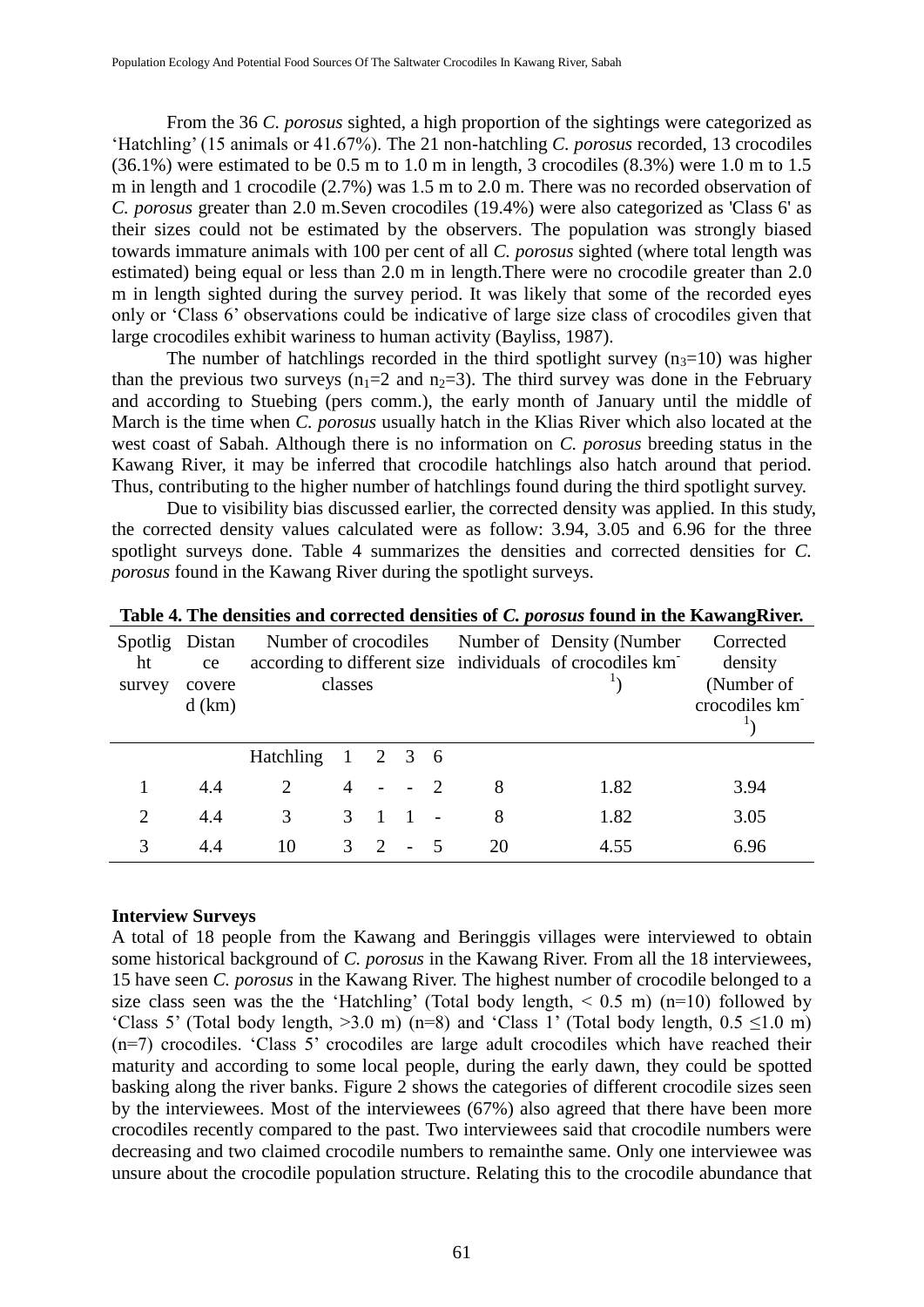has been calculated, it is believed that crocodile number is increasing in theKawang River even though it may be at only a marginal value.



**Figure 2. The total crocodile sightings according to different size class distribution.**

## **Sighting per Unit Effort of the Interviewees**

Based on the DAFOR scale (Table 3), all 15 interviewees who have seen crocodiles in the Kawang River were categorized into different groups. The highest number of people was categorized as 'Rare', meaning only 1-2 sightings had been recorded for the past 5 years (2005-2010). Figure 3 shows the sighting per unit effort of interviewees that have seen crocodiles in the Kawang River. More than half of the interviewees (53.3%) which have seen crocodiles were categorized into the top 3 groups: 'Frequent', 'Abundant' and 'Dominant', for which crocodile sightings range from at least 5 sightings per year up to at least 20 sightings per year, this might indicate that crocodiles can be commonly sighted by the villagers around the Kawang River.



**Figure 3.The sighting per unit effort of the interviewees.**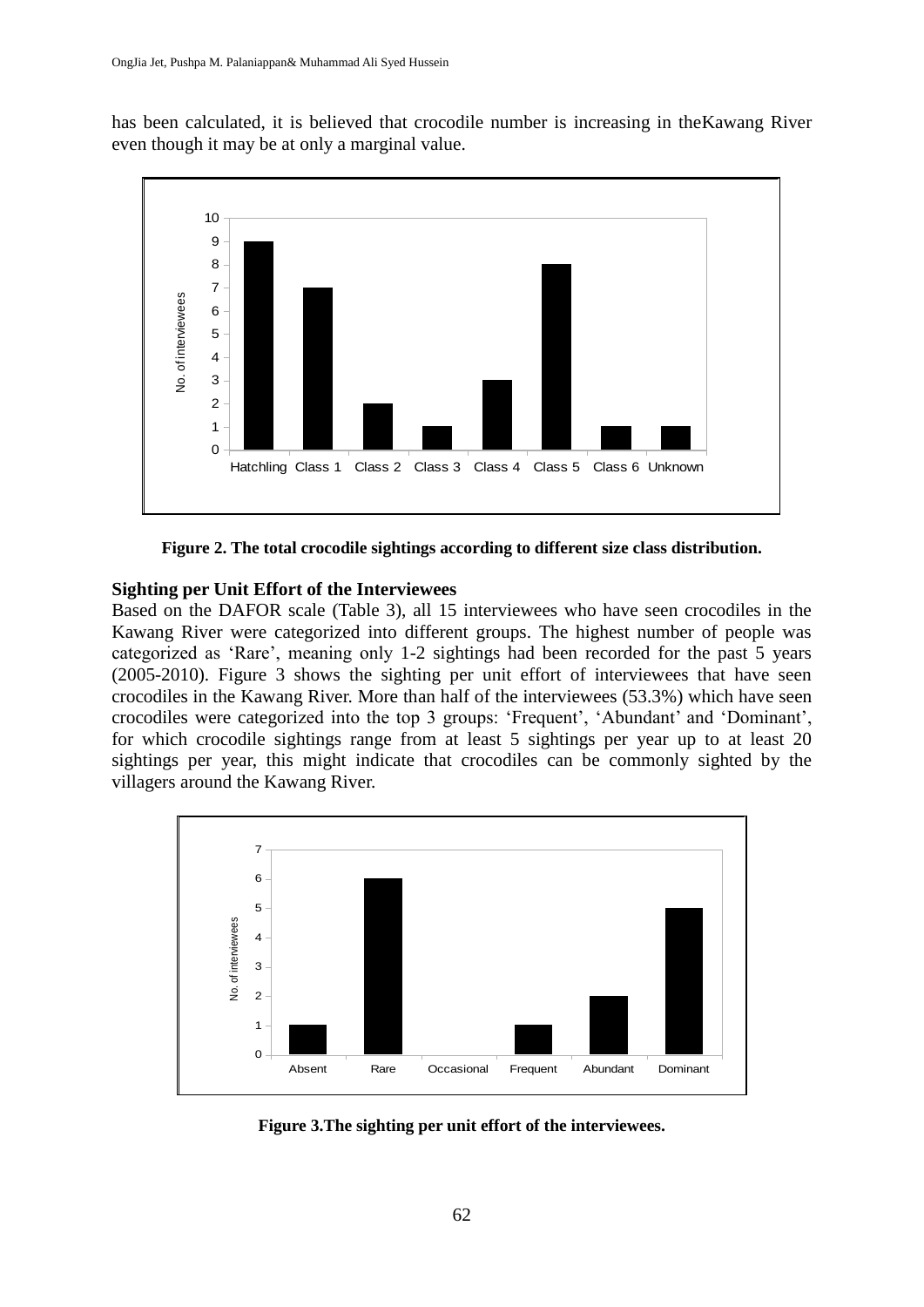## **The Species List of Fish and Invertebrates Caught**

Based on the two fishing trips carried out on the 16 September and 21 October 2010, seven species of fish and two species of invertebrates were caught. Table 5 summarizes the species list of fish and invertebrates that might be the potential food sources of the *C. porosus* in the Kawang River.

| Table 5. A species list of fish and invertebrates caught that may be the potential |
|------------------------------------------------------------------------------------|
| food source of the <i>C. porosus</i> in the Kawang River.                          |

| Fish                                                                           | <b>Invertebrates</b>                                       |  |  |  |  |  |  |
|--------------------------------------------------------------------------------|------------------------------------------------------------|--|--|--|--|--|--|
| Catfish (Ikanduri), Arius caelatus (7)                                         | (Ketambakau),<br>Scylla<br>Mud<br>crabs<br>paramanosian(4) |  |  |  |  |  |  |
| Toadfish (n.a.), Allenbatrachus grunniens(2)                                   | White<br>(Udangputih),<br>prawn<br>Pena eusindicus(1)      |  |  |  |  |  |  |
| Spotted scat (Kertang), Scatophagusargus (1)                                   |                                                            |  |  |  |  |  |  |
| (Ikankerapu),<br>spotted<br>Orange<br>grouper<br>Epinepheluscoiodes(1)         |                                                            |  |  |  |  |  |  |
| Archer fish (Ikansumpit), <i>Toxotesjaculatrix</i> (1)                         |                                                            |  |  |  |  |  |  |
| Indo-pacific<br>(Ikanbulan),<br>tarpon<br>Megalopscyprinoides(1)               |                                                            |  |  |  |  |  |  |
| $(n.a.),$ <i>Neostethus</i> sp. $(1)$                                          |                                                            |  |  |  |  |  |  |
| $*$ The first breakate in each column indicates the local names of the fish or |                                                            |  |  |  |  |  |  |

The first brackets in each column indicates the local names of the fish or invertebrates in Sabah and the second brackets in each column indicates the number of individual/individuals caught.

The diet list did not include insects (suborder Coleoptera and Homoptera) which were a major component in the diet of juvenile crocodiles in the Klias River (Shahrul&Stuebing, 1996). Taylor's (1979) reporting on the main diet of subadult*C.porosus* in Northern Australia of mainly the subfamily Sesarminae was also not found in the list although they were abundant based on observation. In that study, Taylor (1979) also claimed that crustaceans are an important food of juvenile *C. porosus* in tidal habitats. *Scylla paramamosain*, a mangrove crab species which was found to be caught frequently, may be a major food source for the *C. porosus* in the Kawang River.

Shahrul and Stuebing (1996) reported that only atyid prawns of genus *Caridina* were regularly eaten by juvenile *C. porosus* in the Klias River although other prawns (eg. *Macrobrachium* and *Penaus*) occur in the Klias River. In this study, no *Caridina* prawn was found but generally this study believes that *C. porosus*will take on any prey suitable for their respective sizes due to their reputable status as the opportunistic feeders although insects can constitute the major food sources of the juveniles and adults take larger preys with an increasing proportion of prey size as their body sizes increase (Cooper-Preston & Jenkins, 1993).

# **Human-Crocodile Conflict (HCC)**

Human-crocodile conflict was not a big issue in the Kawang River based on the interview surveys. Only 5 out of the 15 interviewees interviewed have seen or heard about HCC issues. No case has been reported yet regarding human fatalities or injuries sustained due to crocodile attacks in the Kawang River.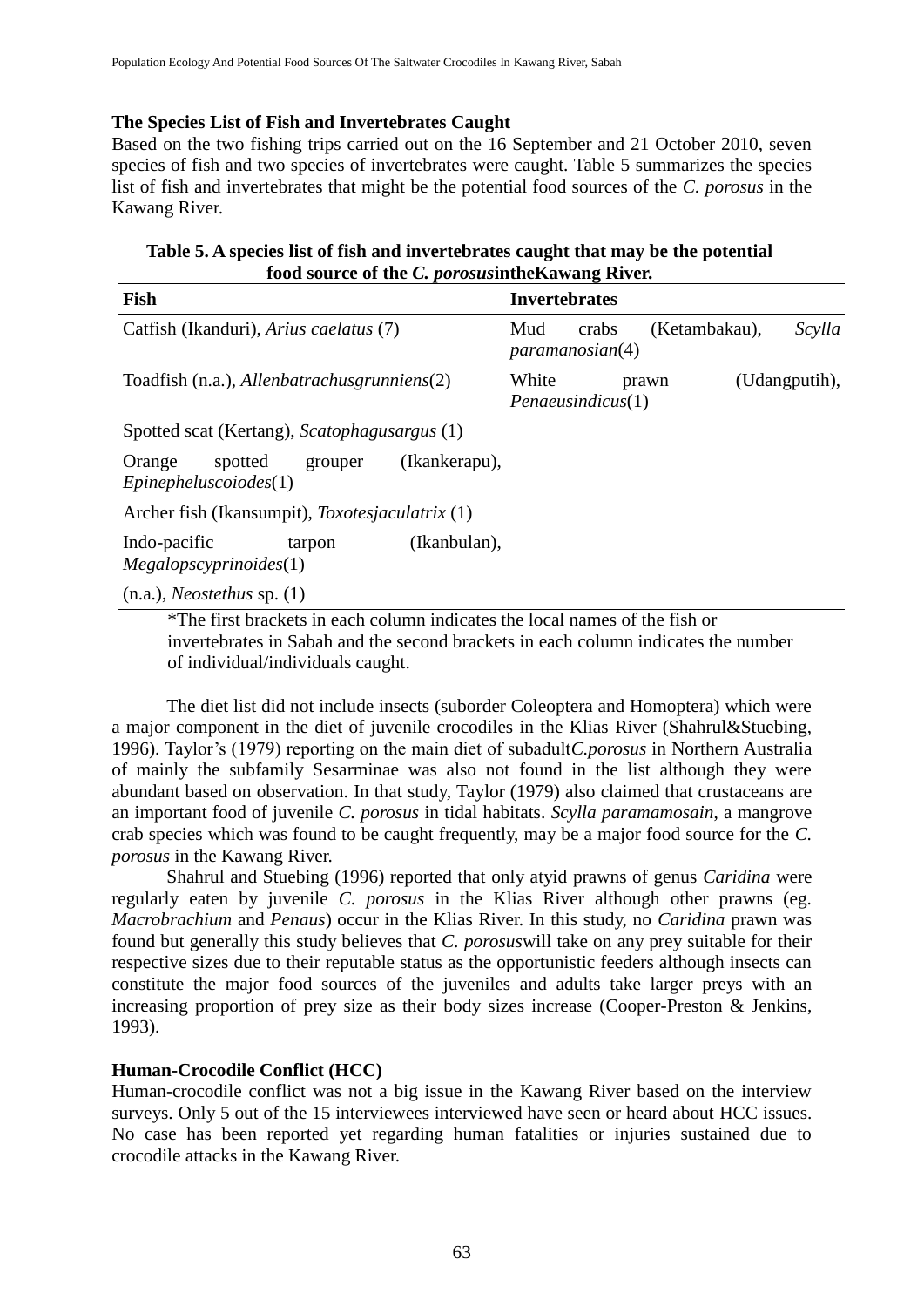According to the interviewees who claimed to have seen or heard of HCC, crocodiles would sometimes wander into a small creek near the Beringgis Village to prey on the livestock (such as goats and chickens) that strayed into the river banks. Even though this danger still lurks until today, no action has yet been taken to curb this problem. From personal observation, despite the risks involved, poor livestock management has to be put into blame in response to the threat.

Another reason that could trigger HCC was the close proximity of human settlements near crocodile habitats. At the upstream region where the Kawang Village lies, some houses could be seen just a few meters away from the river's edge. It was evident that human settlement has lead to encroachment into crocodile habitats. Lamarque*et al.*(2009) claimed that conflict between crocodiles and local communities escalate because of loss of habitat as the crocodile range become more and more fragmented and crocodile is also confined into smaller pockets of habitat, leading to increasing contact between human and crocodiles and in conflict with each other.

Wallace (2010) reported that in the Chiawa Game Management Area of Zambia, although majority of household had a borehole closer than the river, yet many people still utilize river water. This is because either the borehole is broken or it is quicker to perform daily activities near the river, as it eliminates the queing system at the borehole. Villagers around the Kawang River did not have the problem above as from personal observation; there was tap water available for each household. People generally were not dependant on river water for daily chores.

There are reasons to believe that the villagers from either the Beriggis Village or Kawang Village should be aware of HCC and foresee the danger before any human fatality is involved. When the interviewees were asked whether if they do keep a distance when actually see a crocodile, 9 interviewees answered no and one even showed the evidence he caught crocodiles using bare hands. In addition, only 9 out of the 15 interviewees were aware of *C. porosus*as a protected species in Sabah. This reflected that the awareness of the local people towards HCC was low, altogether with poor livestock management and human encroachment into crocodile habitats, these factors can trigger HCC in the future.

The crocodile population in the Kawang River is believed to be increasing although statistical analysis showed that between the past and current study, there was no significant mean difference of *C. porosus* density. Evidence based on field trips and interview surveys have augmented the idea that *C. porosus* are breeding well in the river due to the high number of immature crocodiles spotted. In addition, even most of the interviewees interviewed claimed that crocodile numbers are increasing due to the emergence of more hatchlings lately. Although the species of potential food sources caught may or may not represent the actual diet of the *C. porosus* in the Kawang River, it is believed that the crocodiles in the river will prey on any suitable prey as long as it suitable for their respective sizes. The local people's awareness towards HCC was low in the Kawang River, with the factors such as poor livestock management and human encroachment into crocodile habitats, it is afraid that HCC can happen in the future.

### **ACKNOWLEDGEMENTS**

All field trips during the study were funded by Borneo Marine Research Institute (BMRI). Gratitude is extended to Miss Hor Chai Suan for her guidance and support throughout this study. Special thanks to the KawangandBeringgisvillagerswho were so helpful during the interview surveys. Not to forget the boatmen; Abdul Rahman Said and JuarinKasim for their help during field trips and Universiti Malaysia Sabah (UMS) drivers for transporting us during the research period. The authors would also like to thank Kee Jin Chong who had